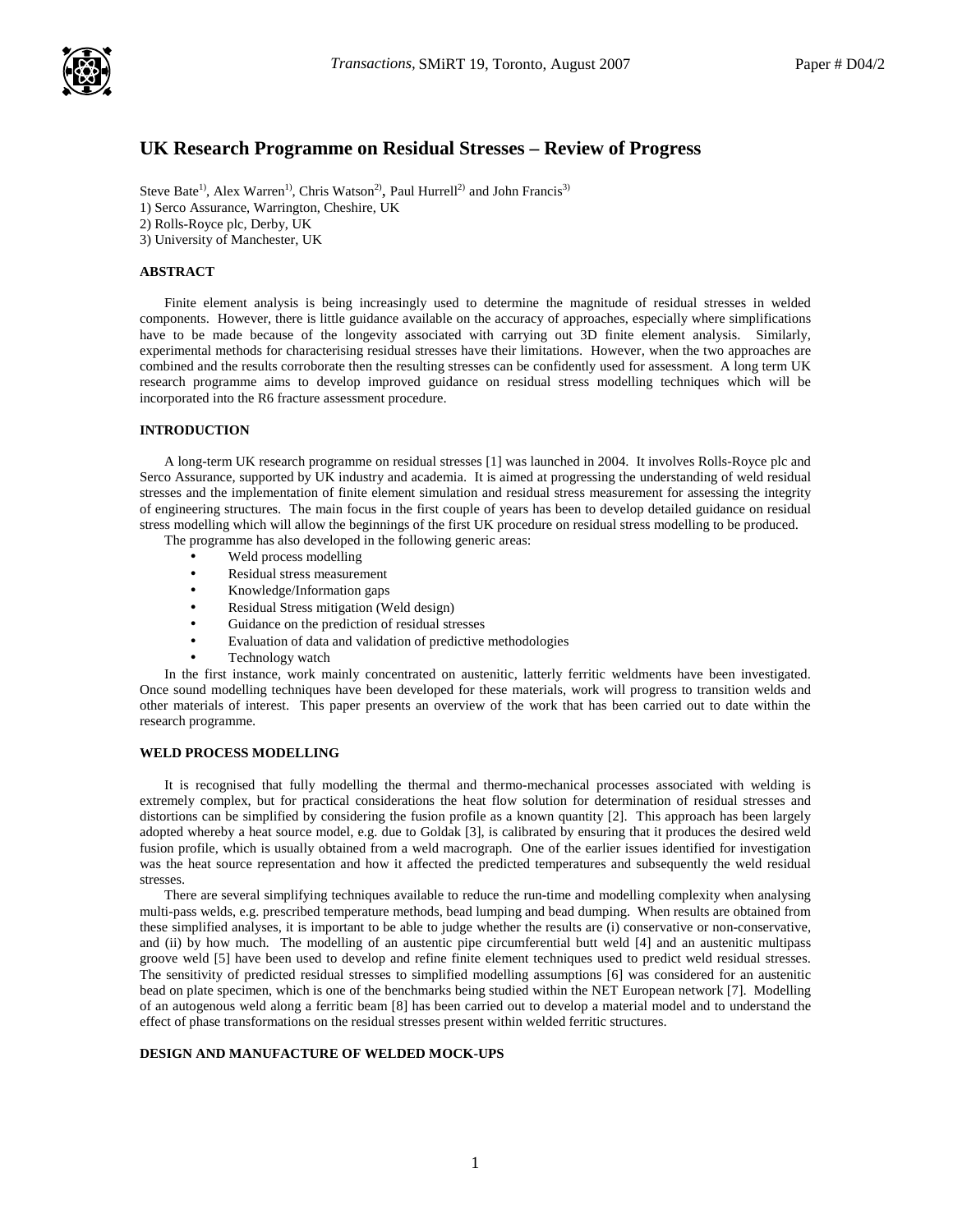

The validation of the modelling techniques is essential for developing confidence in their use. Significant efforts have been made during the first two years of this programme to generate experimental data for the validation of weld mock-ups. The initial programme [1] identified the following mock-ups for study:

- o Austenitic single bead on a flat plate
- o Austenitic multi-pass weld in a groove on a flat plate
- o Austenitic plate butt weld
- o Austenitic pipe butt weld
- o Ferritic autogeneous welded beam specimen
- o Ferritic single bead on a flat plate
- o Ferritic multi-pass weld in a groove on a flat plate
- o Ferritic plate butt weld
- o Ferritic pipe butt weld

The materials are those of particular interest to the programme. The initial geometries to be considered are generic, i.e. plate, pipe, etc in order to establish the modelling techniques that will be later employed for the analysis of more complex arrangements. The modelling of the welding process is simplified further by considering an autogenous weld, in order to account for the effects of material phase changes on residual stresses, and single bead welds, in order to validate the fundamental modelling representations of the heat source and material behaviour.

During the manufacture of these specimens, thermocouples and strain gauges will be attached at key locations, which will be decided by supporting finite element design analyses. Some specimens will be sectioned to allow both transverse and longitudinal macrographs to be produced. More detailed metallography will be carried out on a selection of these sections, particularly for the ferritic specimens to identify material phases. Other specimens will need to be reserved for the measurement of residual stress. Examples of the mock-ups manufactured to date are described in the following sections.

#### **Austentic Welds**

The programme recognizes that there are world-wide activities, such as PVRC (Pressure Vessel Research Council) and IIW (International Institute of Welding) that involve significant research activities in the area of weld residual stresses. Collaboration and/or links with these activities will be of mutual benefit in order to maximize findings and reach agreements on the best methodologies to employ. Thus the first example listed above, see Figure 1 below, considered the sample used in the European NeT programme.



**Figure 1: Austenitic bead on Plate Specimen Developed by NET program**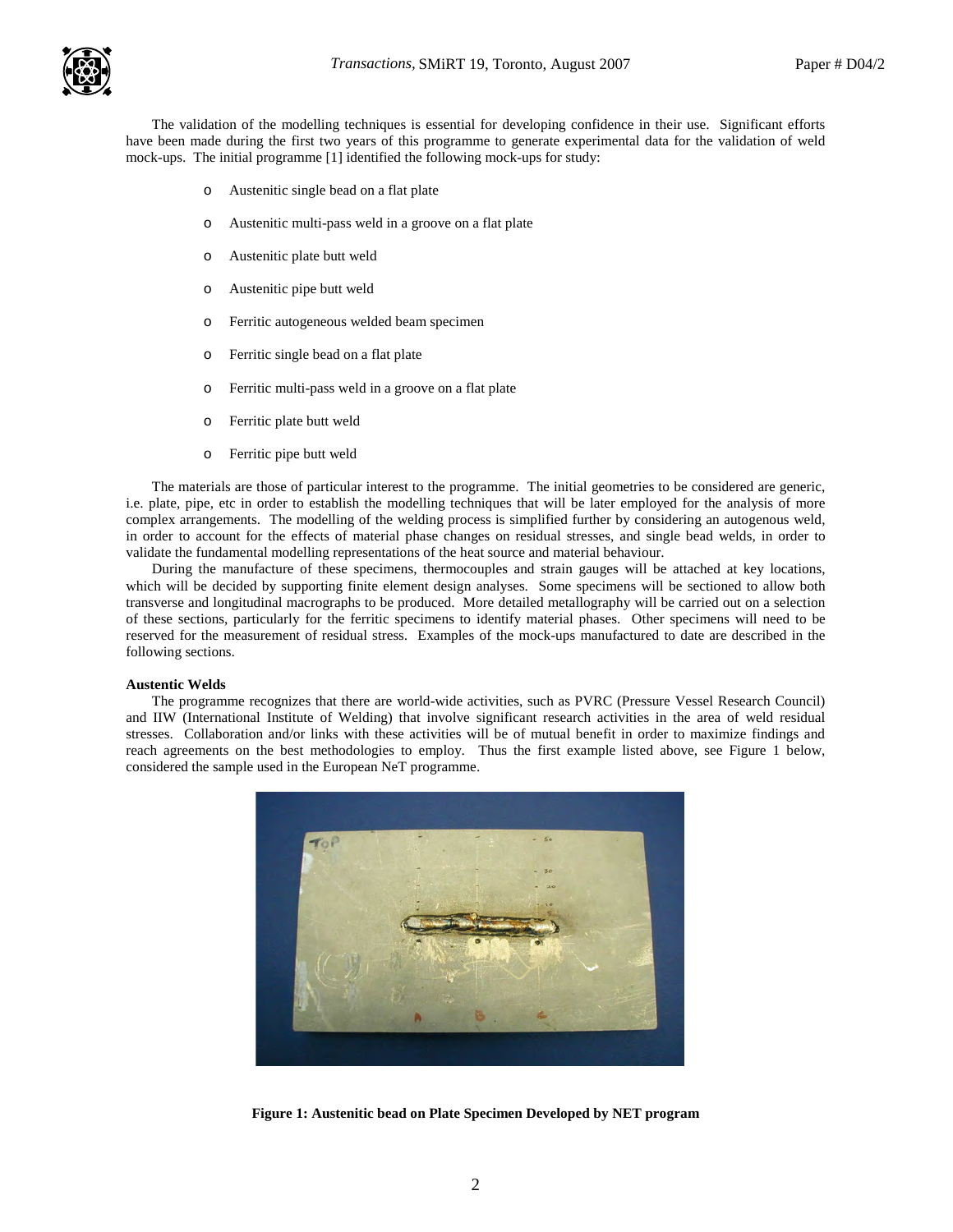

Participation in these round-robin events allows greater information to be established as participants offer both analytical predictions and measurements which can provide valuable validation on the methods used.

A comparison of the modelling results from the NeT programme has shown that despite each of the participants matching the weld macrograph, differences arose between the predicted temperatures at various thermocouple positions. This occurred due to the different assumptions that were made with respect to the heat input and, as was later found, a difference between the reference weld macrograph and the supplied test welds. Clearly, any assumptions relating to the weld heat input will affect the predicted stresses, as will the choice of material hardening model, and the assumptions associated with the annealing behavior of the material during the deposition of subsequent weld passes.

The second example is an Austenitic multi-pass V-groove weld in a flat plate, see Figure 2.



**Figure 2: Multi-pass V-groove Specimen with thermocouples attached**.

Several specimens have been manufactured in order to study the effects of different types of weld stop-starts on the weld residual stresses. Diffraction based measurements on these specimens have allowed the effects of abrupt as well as ramp down stop-start effects to be quantified. Furthermore, the annealing effects of subsequent weld passes laid down on top of the weld interruptions has also been investigated.

#### **Ferritic welds**

Analysis of a ferritic beam specimen has been carried out to examine the effects of phase transformations on the magnitude and distribution of residual stress. The specimen is a 250mm x 10mm x 50mm plate that has been autogenously TIG welded along the top surface, see figure 3. In this process a weld torch is passed along the edge of the beam, but no additional weld material is introduced. A major advantage of this specimen configuration is that it avoids the complexity of modelling the addition of weld material.

Initial scoping calculations [8] examined how differing weld speeds affected the phase transformations within the material as well as the predicted residual stress distribution. The stresses were sensitive to the effects of phase transformations especially in the region of the weld. On the basis of these calculations, initial specimen mock-ups were manufactured from SA508 ferritic steel in order to assess whether the welding parameters used in the analysis were physically feasible in terms of producing an acceptable weld bead. The run on/off plates, shown in Figure 3, were found to be required when a high current and fast weld speed were used.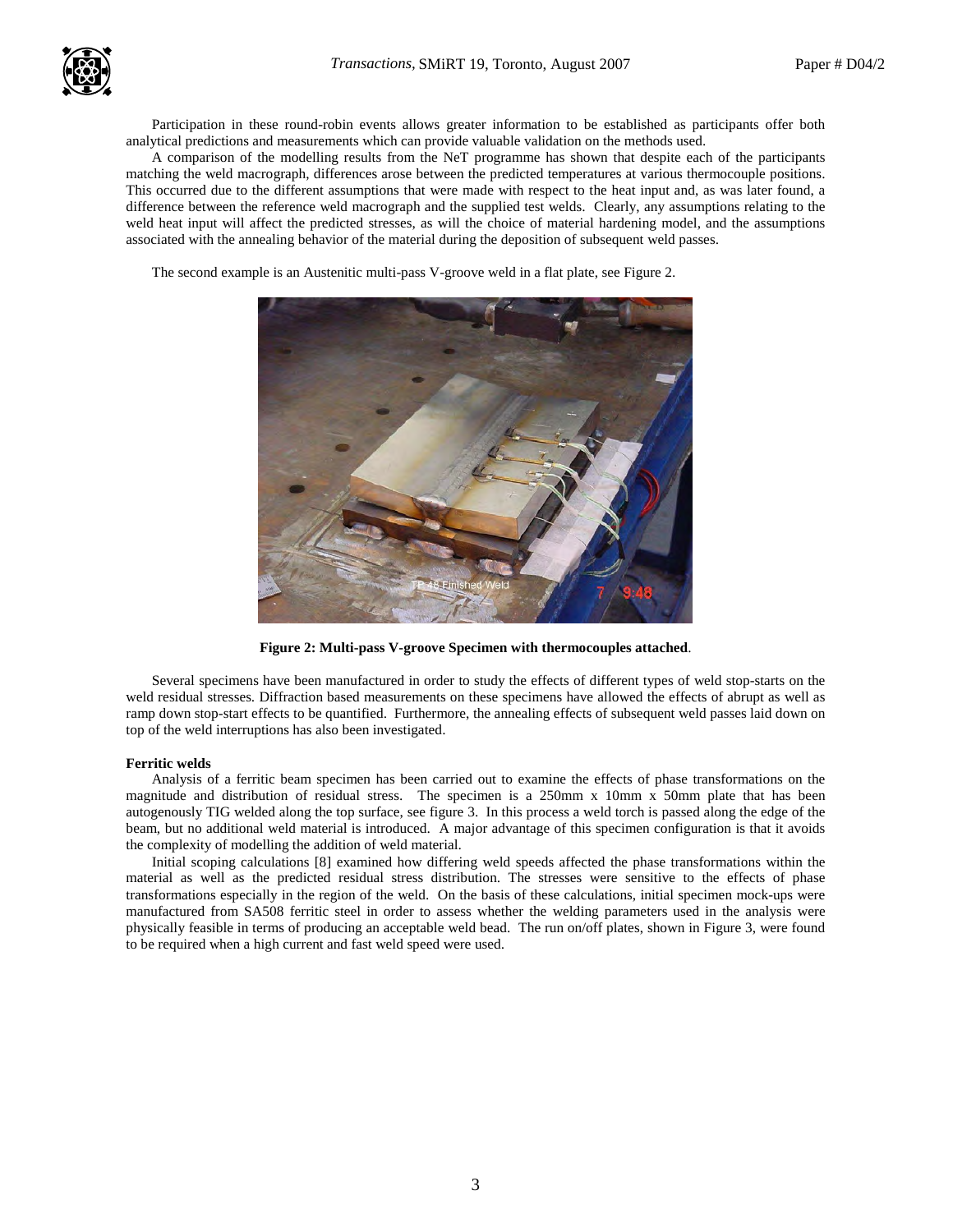

**Figure 3: Autogenous welded beam specimen (with run on and off plates tack welded at each end)**

Examination of the HAZ microstructure showed some effect of the cooling rate, which was varied by adjusting the heat input and torch speed. The faster cooling rate resulted in an increased proportion of martensite mixed with the bainite in the HAZ. Sin the near future, residual stresses in the beam specimen will be measured using synchrotron and neutron diffraction techniques and the results will be compared with predictions

A study has started to investigate the effects of different welding parameters, see Table 1, on the residual stress distributions for the simple configuration of a single bead-on-plate specimen shown in Figure 4.

| <b>Experiment</b><br>No. | <b>Heat Source Power</b><br>(W) | <b>Travel Speed</b><br>(mm/min) | <b>Preheat Temp.</b><br>$(^{\circ}C)$ | <b>Wire Feed</b><br><b>Speed</b><br>(mm/min) |
|--------------------------|---------------------------------|---------------------------------|---------------------------------------|----------------------------------------------|
| $\mathbf{1}$             | 2000                            | 75                              | 150                                   | 1000                                         |
| $\overline{2}$           | 1500                            | 75                              | 150                                   | 1000                                         |
| $\mathfrak{Z}$           | 2500                            | 75                              | 150                                   | 1000                                         |
| $\overline{4}$           | 2000                            | 50                              | 150                                   | 1000                                         |
| 5                        | 2000                            | 100                             | 150                                   | 1000                                         |
| 6                        | 2000                            | 75                              | 250                                   | 1000                                         |
| $\overline{7}$           | 2000                            | 75                              | 150                                   | 700                                          |
| 8                        | 2000                            | 75                              | 150                                   | 1400                                         |

Note the numbers in bold represent the changes to the base case conditions in Experiment number 1.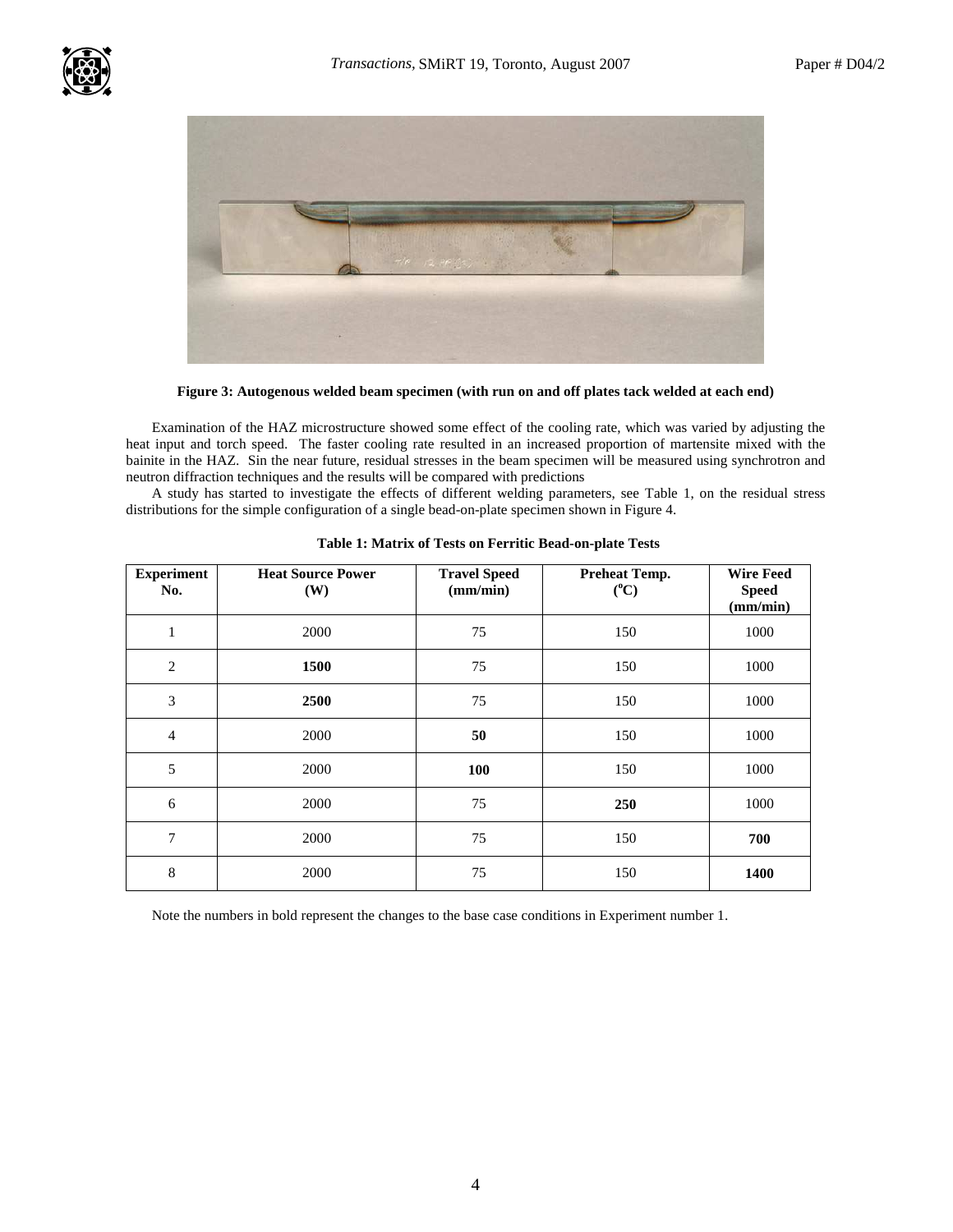![](_page_4_Picture_3.jpeg)

**Figure 4: Ferritic Bead-on-Plate Specimen** 

Each of the plates was 20 mm thick, and measured 180 x 120 mm. The plate thickness was carefully chosen so that the plate did not distort excessively during welding. At the same time, if the plates were too thick it would have been difficult to make non-destructive stress measurements by neutron diffraction. All the specimens were produced using mechanized TIG welding with a low-alloy steel solid wire filler material.

# **Residual Stress Measurements**

The residual stresses in each of the mock-ups will be measured using a variety of techniques. Table 2 provides a summary of the welded mock-ups manufactured to date and the proposed measurement techniques which will be applied. Surface measurements will be obtained using X-ray and hole drilling methods, whilst through-wall measurements will use a combination of techniques such as neutron and synchrotron diffraction, deep hole drilling and contour method in order to map stresses at sections of interest.

| <b>Specimen</b>                        | <b>Thermocouple</b> | <b>Stress Measurements</b>           |                          |                                            |             | <b>Mitigation</b>            |                                        |
|----------------------------------------|---------------------|--------------------------------------|--------------------------|--------------------------------------------|-------------|------------------------------|----------------------------------------|
| <b>Type</b>                            | Data                | <b>Neutron</b><br><b>Diffraction</b> | Contour<br><b>Method</b> | Synchrotron or<br><b>X-Ray Diffraction</b> | <b>MAPS</b> | Deep Hole<br><b>Drilling</b> | <b>Studies</b><br>(PWHT or<br>Peening) |
| 8-Pass<br>Austenitic<br>Groove<br>Weld | $\mathcal{C}$       |                                      |                          | P                                          |             |                              | P                                      |
| Ferritic<br>Bead on<br>Plate           | P                   | C                                    | P                        | P                                          |             | P                            |                                        |
| Ferritic<br>Melt Edge<br>Beam          | P                   | P                                    | P                        | P                                          | P           |                              |                                        |

# Key

 $C =$  Completed, P = Planned, I = In Progress, U = Unrestrained Edges, R = Restrained Edges

Austenitic material is a 304 stainless steel plate and 308 TIG filler metal Ferritic material is a SA508 steel plate and SD3 low carbon TIG filler metal

Residual stress measurements have been carried out on six of the bead on plate samples', see Table 1, using the neutron diffraction facilities at the FRM2 research reactor in Munich. Measurements were made on a plane transverse to the welding direction and at the mid-length of the weld. In order to obtain the maximum resolution in stress within the time available, it was assumed that the stress distribution would be symmetrical about the weld centerline. An example of the transverse stresses that were measured in one of the samples (condition 1 in Table 1) is given in Figure 5. The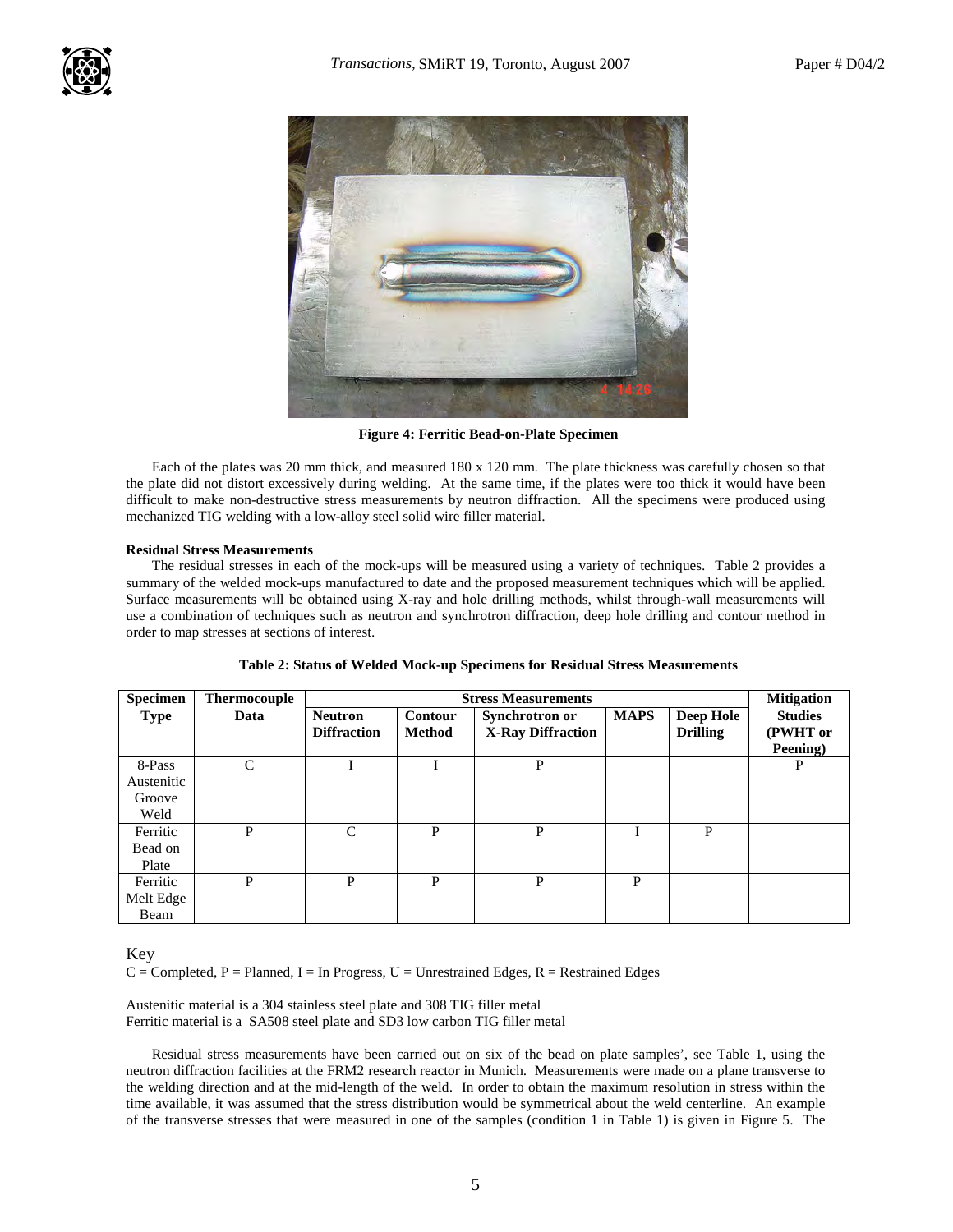![](_page_5_Picture_2.jpeg)

origin in the coordinate system shown corresponds to a position approximately in the centre of the weld bead, and on the original plate surface. The vertical axis corresponds to the weld centerline.

![](_page_5_Figure_4.jpeg)

![](_page_5_Figure_5.jpeg)

**Figure 5: Transverse stresses measured in plate 1. The origin corresponds to the centre of the weld bead and the measured stresses are in MPa.** 

# **MATERIALS DATA**

The modelling and interpretation of residual stress measurements requires supporting materials data and an initial review identified a suitable materials testing programme. This programme is currently generating tensile and cyclic data for SA508 material and weld metal from room temperature up to 700°C. Physical properties (conductivity, density, thermal expansion, specific heat, thermal diffusivity) have also been generated up towards melting temperature. Creep tests have also been carried out between temperatures of 500 and  $700^{\circ}$ C in order to study the stress relaxation behaviour during post weld heat treatment (PWHT).

Part of this work is the comparison of test data that is being generated both from conventional test and miniature 'matchstick' specimens. The matchstick specimens are 40mm long with a 1.5 x 1.5 mm cross section which are tested on a Mark 1 Electro-Thermo-Mechanical Testing (ETMT) system. The strains are determined through a correlation with the resistance measured in the central region (typically 2-3 mm) of the specimen. The interest in using matchstick specimens is that they can be extracted from an approximate single bead region with a TIG weld. This is not possible with conventional test specimens that have a greater cross section.

Matchstick specimens have also been used to generate a continuous cooling transformation (CCT) curve for SA508 ferritic steel, see Figure 6. In these experiments the phase transformations were characterized using in-situ synchrotron X-ray diffraction.

![](_page_5_Figure_11.jpeg)

**Figure 6: Portion of the CCT curve for SA508 steel as determined by X-ray diffraction. The points indicate the commencement of transformation. The differences between the data sets are attributable to differences in prior-austenite grain sizes.**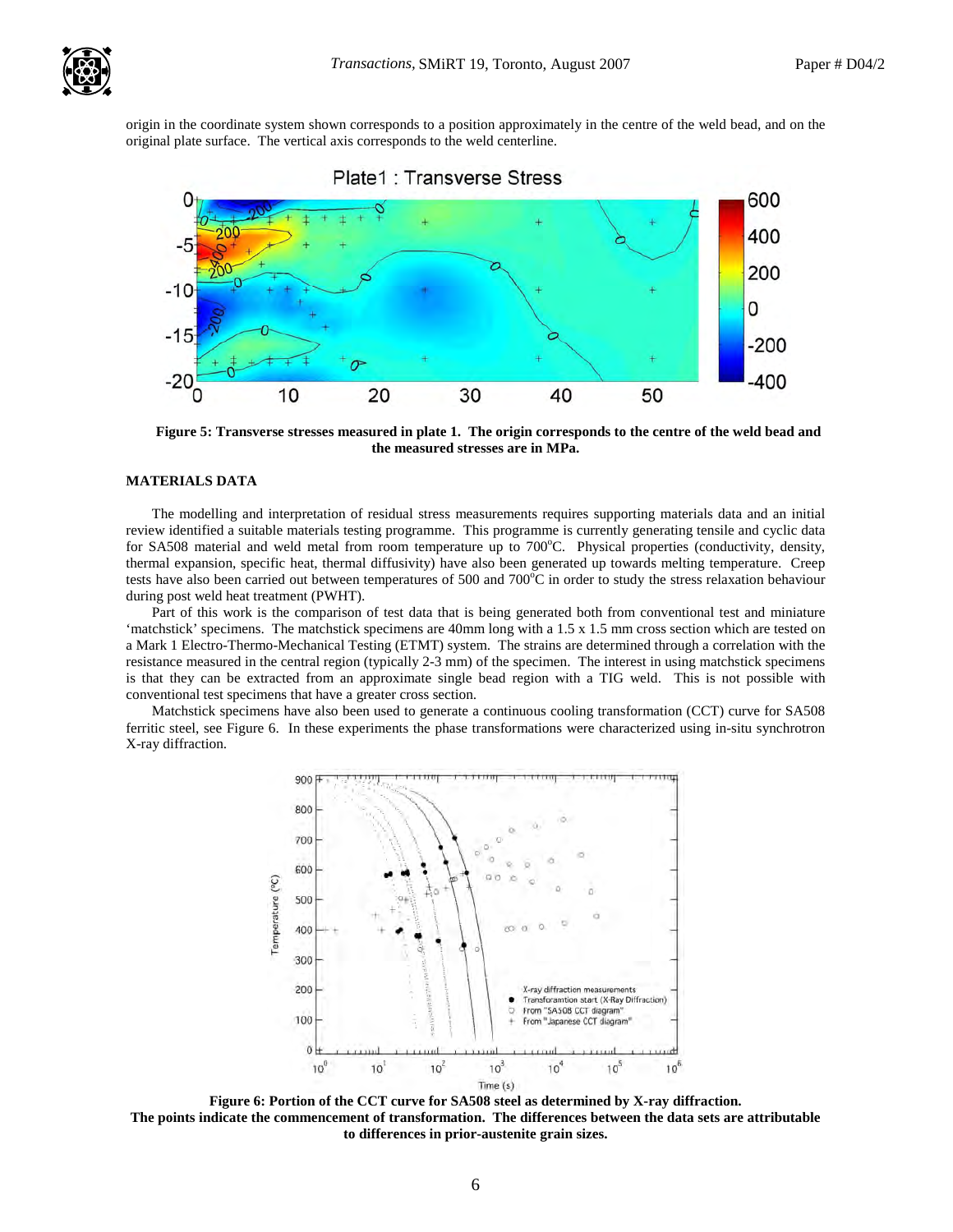# **WELD DESIGN/RESIDUAL STRESS MITIGATION**

The objectives of this work are:

- (i) To improve design of welded structures in order to reduce and control the evolution of residual stresses and product distortion during fabrication, assembly, machining and surface treatment.
- (ii) To improve fabrication techniques in order to reduce and control the magnitude of residual stresses.
- (iii) To improve maintenance procedures so that any detrimental effects (i.e. increases in residual stress) associated with in-service repairs are minimised.

A review of residual stress mitigation methods for application in nuclear power plant [9] identified several techniques which may be beneficial and warranted further development. Mitigation studies are planned to investigate the effect of various peening methods (laser jet, water jet and ultrasonic impact treatment) on weld residual stresses. Further studies will investigate the effect of PWHT on weld residual stresses using ring weld specimens.

## **WELD MODELLING PROCEDURE/GUIDELINES**

Whilst many articles have been published that illustrate the use of finite element and numerical analysis techniques to predict residual stresses, there remains no common procedure for identifying the best techniques to employ or how simplified analyses may affect predictions. The development of a procedure/guidelines, which will be incorporated in the a future issue of the British Energy R6 defect assessment procedure [10], has been achieved through collaboration between British Energy, Rolls-Royce, Serco Assurance and Fraser Nash Consultancy on the basis of significant plant experience and collaboration with world-wide activities.

A step by step procedure has been designed which assists the analyst with the choices they need to make on deciding the initial modelling approach, as well as providing guidance on the subsequent finite element modelling and analysis, with advice on the level of verification required. At each step support is provided in the form of extensive advisory notes which provide details to assist in making these choices.

The first step relates to the structural performance concern as this determines the weld simulation objectives. The nature of the structural performance concern can be characterized by the type of degradation mechanism (creep, fatigue, stress-corrosion, ductile or brittle fracture etc), the stage in the degradation life cycle (defect initiation, stable crack growth, leak-before-break, unstable crack growth), the nature of the defect (size, shape, location, orientation and morphology), as well as the structural context, materials, environment and service loadings. Weld residual stresses exist at length scales ranging from nanometres to several metres in engineering structures. It is self evident that the length scale for residual stress modelling and measurement studies should be determined primarily by the nature of the specific structural performance [11]. Once the relevant length scale is established the appropriate finite element analysis parameters can be chosen.

The second step concerns the collection of input data based on the procedural requirements. This lists the ideal information required for carrying out a welding simulation using finite element analysis. It includes information on the weld geometry, welding process and procedure, macrographs, welding sequence, pre-heat /interpass temperatures and fabrication records which would indicate whether any restraints or long range mechanical effects may need to be accounted for. Thermal and mechanical properties are then listed indicating the temperature range (from room up to melting temperature) over which they are required.

The third step is the consideration of available resources. This covers the selection of suitably experienced personnel, software requirements and computing hardware requirements. It is recognized that the analyst needs to be capable of carrying out complex thermal transient elastic plastic stress analyses and also requires an appreciation of the physical and metallurgical processes associated with welding and the significance of the resulting residual stresses. The software requirements recognize the features pertinent to finite element residual stress modeling which are not standard features in all finite element codes. These include the addition of filler material, heat source modelling tools, material hardening/softening models and annealing. These requirements need to be considered in combination with the time and money available for the analysis, i.e. 2D models may need to be used for a quick result or when funding is insufficient for a detailed analysis, which would consume most of the available resources.

Using the information obtained from Steps 1 to 3 a decision is then made on which modelling approach to use (Step 4). A flow chart is provided which may be used to define which of the six available analytical options is best suited for the requirements in Step 1. Following this decision, a second flow chart can be used to decide if there is sufficient information to carry out the analysis indicated in Step 1. If there is insufficient information then the user should either recommend more work to acquire the information or choose the option of a simpler analysis. A similar decision will then need to be made on the basis of the resources available to the user.

The next three steps guide the user through the finite element modelling, thermal and mechanical analysis and validation. The Advisory Notes provide information on model idealisation, heat source representation and the addition of filler material. The six analytical options relate to the use of simpler 2D planar models through to complex 3D moving torch models. Advice is provided on the use of block lumping and block dumping methods, which may be used to represent the addition of filler material.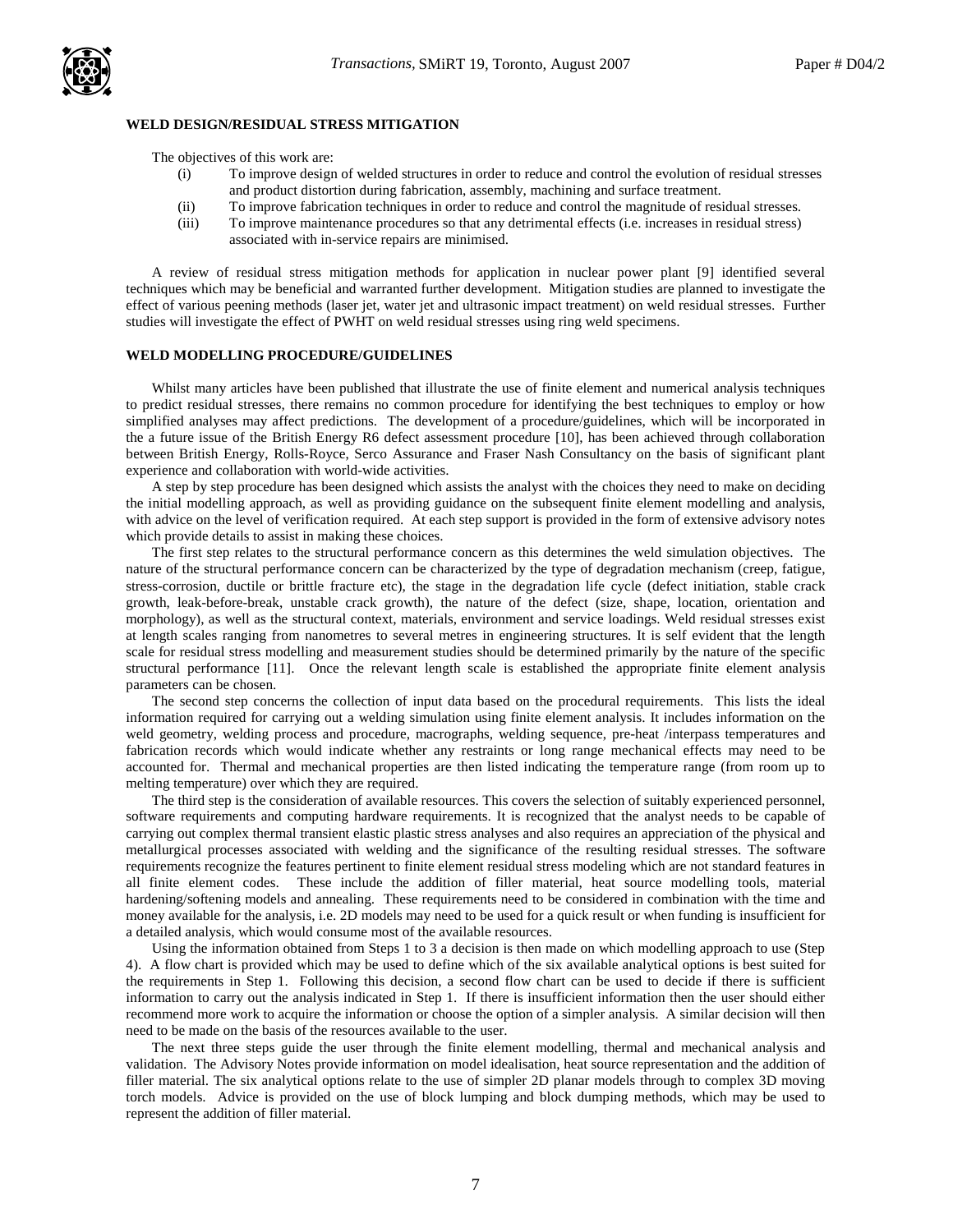The treatment of plastic strain hardening in the mechanical analysis can have a very important influence on the detailed distribution and degree of conservatism in the predicted stresses [6, 12]. Tables are provided which give the analyst key information about the property requirements for three material constitutive models:

- Isotropic hardening
- Kinemetic hardening (non-linear)
- Mixed kinematic-isotropic hardening.

The tables also describe how to implement the models from which an assessment of the costs/benefits of increasing complexity can be made.

The final section relates to validation of the predicted results. A high standard of validation may be attained by comparison with measurements from a full size mock-up that closely represents the structural weldments of concern. These measurements should include transient temperatures using thermocouples, a weld macrograph and residual stresses measured using at least two diverse techniques, e.g. a stress-relaxation method and a diffraction-based method.

It is recognized that such high standards of validation are often not possible due to constraints such as time and cost, so advice is provided on the use of diverse validation benchmarks for comparison with published measurements, both of which closely relate to the structural weldments of concern. Validation benchmarks are to be included in the procedure to assist the analyst with this task.

## **CONCLUSIONS**

The three main themes within the residual stress programme are measurement, modelling and mitigation of residual stress. In the first 2 years of the programme, the research has concentrated on the numerical modelling of weld residual stresses, using the finite element method, although some aspects of residual stress measurement and mitigation have been covered. It is expected that the emphasis will shift towards the measurement and mitigation aspects of residual stress during years 4 and 5 of this (initially) 5 year programme.

This is consistent with the overall aims of the research which are:

- To provide a procedure for the calculation of residual stresses in welded joints using finite elements.
- To provide methods and tools to mitigate against residual stress in welded joints.

## **ACKNOWLEDGEMENTS**

The authors would like to thank other members of the collaboration at British Energy and Fraser Nash Consultancy in the development of the residual stress modelling guidelines procedure, University of Manchester for their assistance in residual stress measurements and the development of the CCT diagram, and the National Physical Laboratory (NPL) for the testing of miniature tensile matchstick specimens.

# **REFERENCES**

[1] Bate, S. K. and Watson, C., "New UK Research Programme on Residual Stress", *Proc of the ASME PVP*, Vancouver, BC, Canada, 2006.

[2] Dong, P., "Modeling of Weld Residual Stresses and Distortions: Computational Procedures and Applications", *Proc. of the Sixth International Conference on Residual Stresses*, Vol. 2, pp. 1223-1235, Oxford, U.K., July 2000.

[3] Goldak, J., Chakravarti, A. and Bibby M, "A New Finite Element Model for Welding Heat Sources", *Metallurgical Transactions*, Volume 15B, pp. 299-305, June 1984.

[4] Warren A., Bate, S.K., Charles, R., D., O'Gara, Watson, C., Wood, P.M., 2006, "The Effect of Modelling Simplifications on the Prediction of Residual Stresses in Thin Walled Pipe Butt Welds", *Proc. of the ASME PVP*, Vancouver BC, Canada, 2006.

[5] Warren A.P., Bate S.K., Hurrell P., "The effect of modelling simplifications on the prediction of residual stresses in a multi-pass plate groove weld", ASME PVP2007-26339, San Antonio, Texas, USA, 2007.

[6] Bate, S.K., Charles, R., Everett, D., O'Gara, D., Warren, A. and Yellowlees, S., "Sensitivity of Predicted Residual Stresses to Modelling Assumptions", *Proc of the 16th European Conference of Fracture*, pp 1331-1332, Alexandroupolis, Greece, July 2006.

[7] Smith, M.C., Smith, A.C., NeT Task Group 1 - Single bead on plate: "Review of phase 1 weld simulation round robin", British Energy report E/REP/0089/GEN/05, 2005.